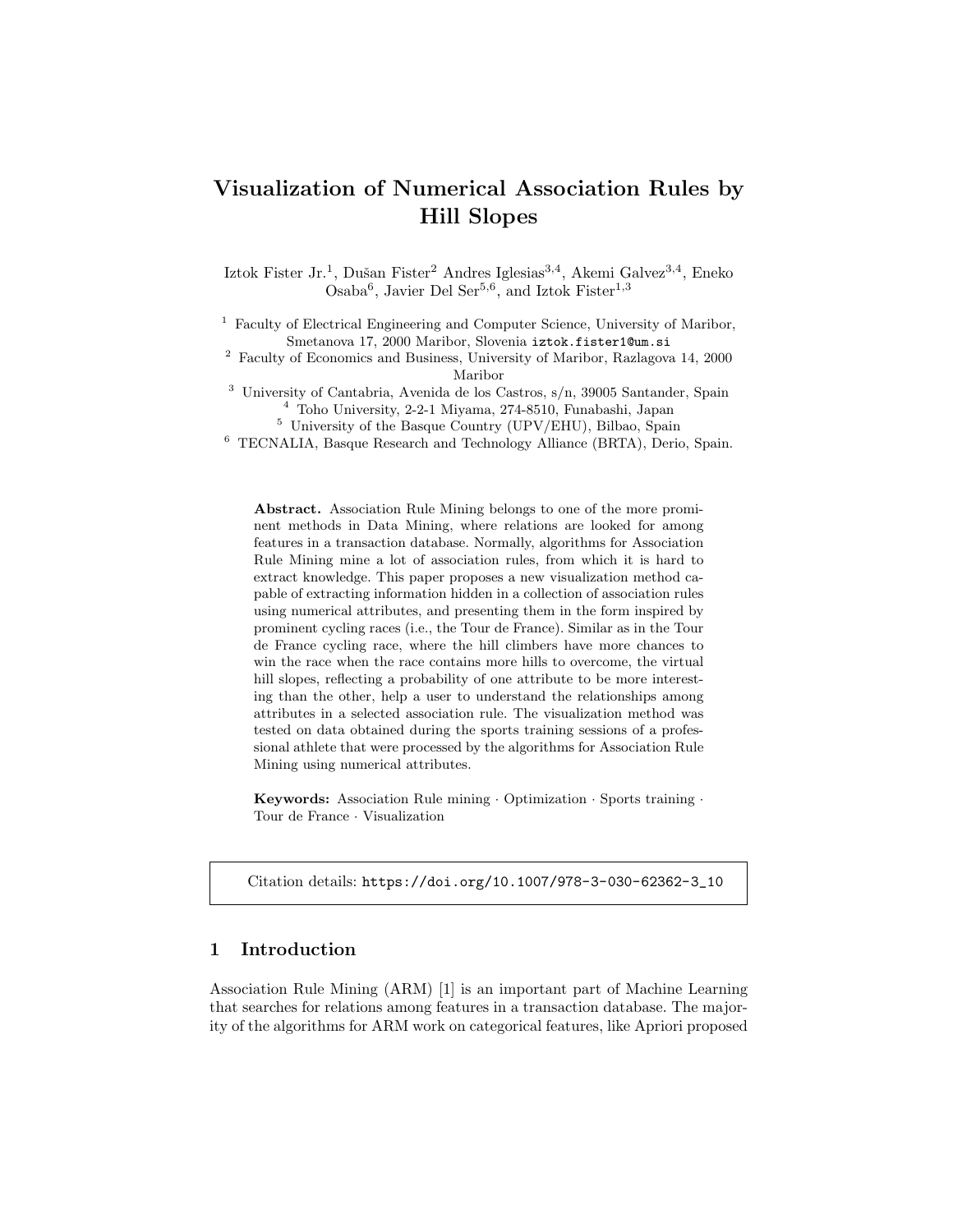2 I. Fister Jr. et al.

by Agrawal [2], Eclat, introduced by Zaki et al. [20], and FP-Growth, developed by Han et al. [8]. Algorithms for dealing with the numerical features have also been developed recently [3, 6].

Typically, these algorithms generate a huge number of association rules, from which it is hard to discover the most important relations. In order to extract a knowledge from the collection of mined association rules, a lot of tools have emerged [7] that are able to cope with complex data structures, e.g., instancerelationship data [5], user generated context [9, 12], and scanner data [14]. On the other hand, there are a number of papers proposing data visualization methods as a means for extracting meaningful results from highly complex settings [4].

This paper focuses on the visualization of ARM using numerical features. Thus, the relationships among these features are visualized using an inspiration taken from one of the most prominent cycling races in the world, i.e., the Tour de France (TDF). Similar as in the Tour de France cycling race, where the hill climbers have more chances to win the race, when the race contains more hills to overcome, the virtual hill slopes, reflecting a probability of one attribute to be more interesting than the other, help a user to understand the relationships among attributes in a selected association rule.

The proposed visualization method was applied on a transaction database consisting of data obtained by measuring data during the training sessions with a mobile device worn by a professional cyclist in the past three seasons. The results of visualization reveal that using the method in the real-world can improve the interpretation of the mining of the association rules, and direct the user to the more important ones.

The structure of the paper is as follows. Section 2 highlights the basic information needed for understanding the subject of the paper. In Section 3, an algorithm for visualizing the mined association rules is illustrated in detail. The results of the proposed visualization method are presented in Section 4. The paper is concluded by Section 5, which summarizes the work performed and outlines directions for the future.

# 2 Basic information

This section is focused on the background information necessary for understanding the subject that follows. At first, the principles of TDF serving as an inspiration for visualization are highlighted, followed by describing the problem of discovering association rules.

### 2.1 Tour de France

Numerous research articles published in the past support the idea that good hill climbing abilities are a nuisance for winning the Tour De France (TDF). Climber specialists (fr. grimpeur), all-rounders (fr. rouleur) and time-trial specialists (fr. chronoman) usually fight for overall podium positions at the Champs-lyses, contrary to the breakaway specialists (fr. baroudeur) and sprinters, who strive for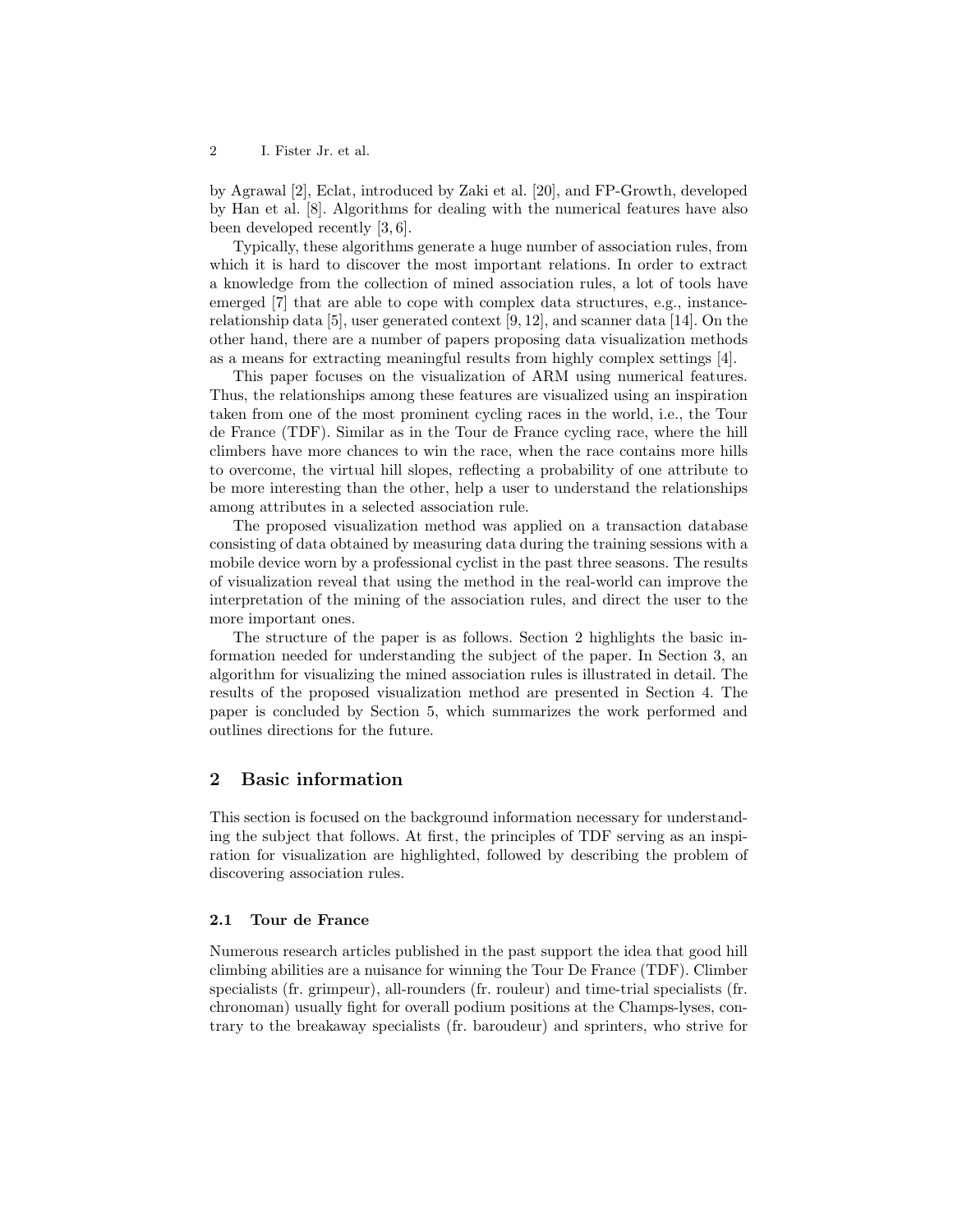glory at individual stages. Good hill climbing abilities come naturally come with suitable anthropometric stature: According to [16], climbers usually weigh 60- 66 kg, with their BMI (Body Mass Index) reaching  $19-20\ kg/m^2$ . Compared to other specialists, climbers perform exceptionally well at maintaining high relative power output to their weight  $W/kg$ . From the characteristics of climbers, we deduce that steep climbs, where intensity is near maximum, determine (or are crucial for) the overall winner of TDF, and we further deduce that climbers are in a favorable role there.

Lucia at al. [10] introduce the TDF historical overview and climbing facts. Good climbing performance in the Alps and Pyrenees is highly correlated to good time-trial performance [18], which provides a good chance that a strong climber will perform solidly at the time-trial, too. Indeed, both are necessary to win the TDF [17]. However, Rogge et al. [13] agree that good performance at mountain stages is crucial for a favorable TDF result overall. Torgler [18] further exposes the difficulties of mountain stages, and emphasizes the high efforts needed to provide good General Classification (GC); the steep mountainous stages are supposed to be the most difficult ones among them all and, thus, are decisive for a successful GC; subsequent climbs with descents are found to be most exhaustive. It follows that, the more exhaustive the stage, the larger the time differences at the finish. Sanders and Heijboer [15] supported this idea, by finding out that mountain stages are of the highest intensity and exercise load among mass-start stage types. To a higher degree, this is because of the total elevation gain and highly alternating pace that occurs at hilltops. In our opinion, van Erp et al. [19] present the most comprehensive empirical study of individual load, intensity and performance characteristics of a single GC contender. Among many testing hypotheses, authors state that the most necessary to compete for victory in a Grand Tour is to achieve the highest power output possible (app.  $5.7 - 6.0$  W/kg) at key mountain stages.

Climbing to "Hors Catgorie" (HC) climbs is extremely specific. Such climbs are usually of extraordinary distance and elevation, and, thus, require extreme efforts. At high altitudes, moderate hypoxia can come into play, which tightens the cyclist's margins and increases physical fatigue even more. An example of an HC finish climb is shown in Fig. 1. These facts contribute easily to early exhaustion, or overreaching [10] and thus are critical for good overall GC classification. The lost time at mountainous stages usually cannot be recovered anymore (cyclists can barely limit only the losses).

On the other hand, competing to win the TDF is not only about climbing. The TDF is extremely psychologically and physically demanding, especially for GC contenders: (1) These need to be cautious of opponents at all times, (2) No relaxation days are allowed to them and (3) a single bad day or opponent's explosive burst may be devastating. Without mentioning high temperatures, team spirit, injuries, crashes and technical glitches, the psychological and physical tension to GC contenders are the highest at the high-intensity phases, such as steep hills [11].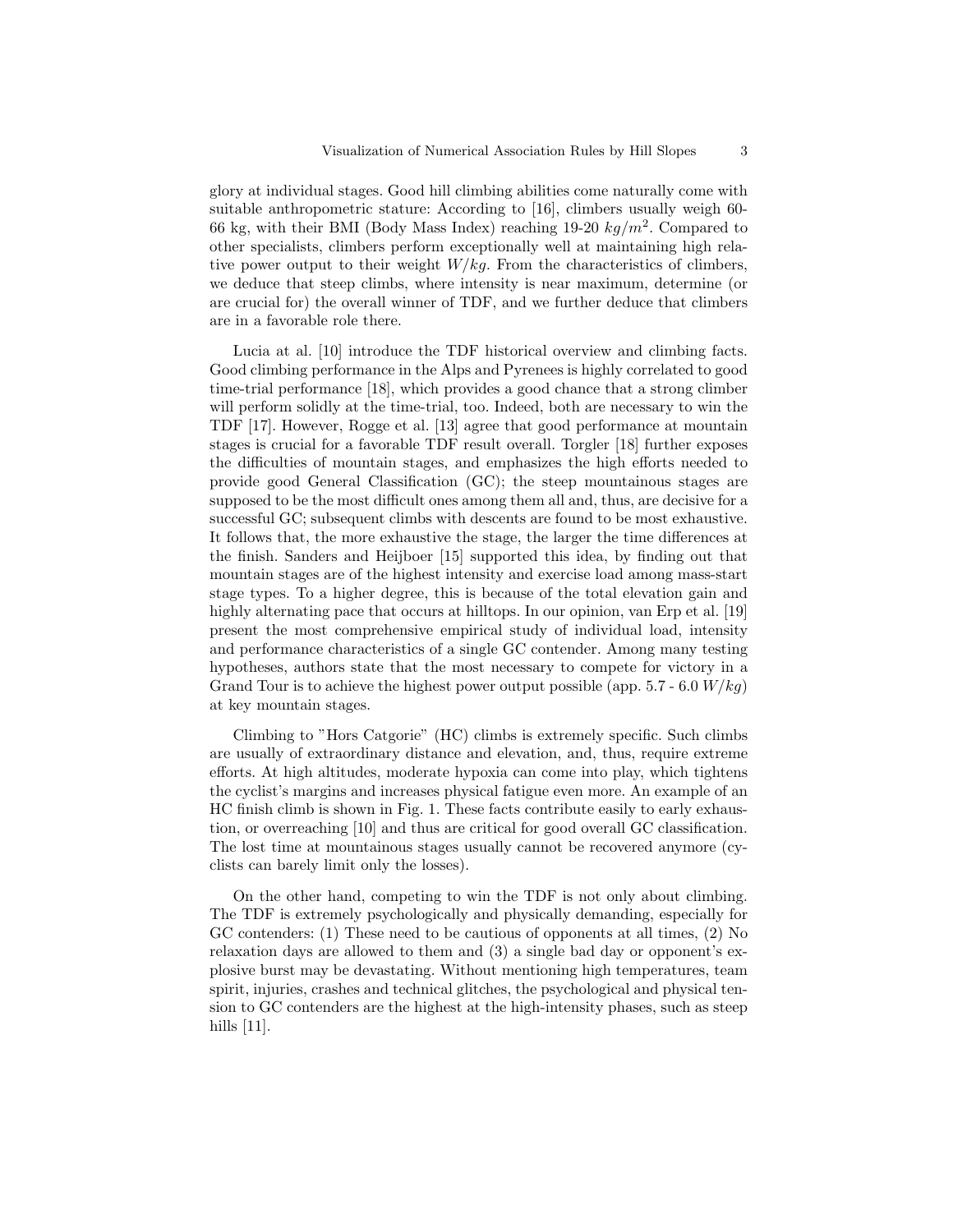

Fig. 1: Example of TDF Stage 12, TDF 2015. Image origin: https://commons. wikimedia.org/wiki/File:Profile\_stage\_12\_Tour\_de\_France\_2015.png, distributed under: Creative Commons Attribution-Share Alike 4.0 International License

### 2.2 Association Rule Mining

ARM can be defined formally as follows: Let us assume a set of objects  $O =$  $\{o_1, \ldots, o_M\}$  and transaction dataset  $D = \{T\}$  are given, where each transaction T is a subset of objects  $T \subseteq O$ . Then, an association rule is defined as an implication:

$$
X \Rightarrow Y,\tag{1}
$$

where  $X \subset O, Y \subset O$ , and  $X \cap Y = \emptyset$ . In order to estimate the quality of a mined association rule, two measures are defined: A support and a confidence. The support is defined as:

$$
supp(X) = \frac{|t \in T; X \subset t|}{|T|},\tag{2}
$$

while the confidence as:

$$
conf(X \Rightarrow Y) = \frac{n(X \cup Y)}{n(X)},
$$
\n(3)

where function  $n(.)$  calculates the number of repetitions of a particular rule within D, and  $N = |T|$  is the total number of transactions in D. Let us emphasize that two additional variables are defined, i.e., the minimum confidence  $C_{min}$  and the minimum support  $S_{min}$ . These variables denote a threshold value limiting the particular association rule with lower confidence and support from being taken into consideration.

# 3 Description of constructing the new visualization method for ARM

The problem of predicting the winner of the TDF can be defined informally as follows: Let us assume that cyclist  $X$  is a specialist for hill climbing. This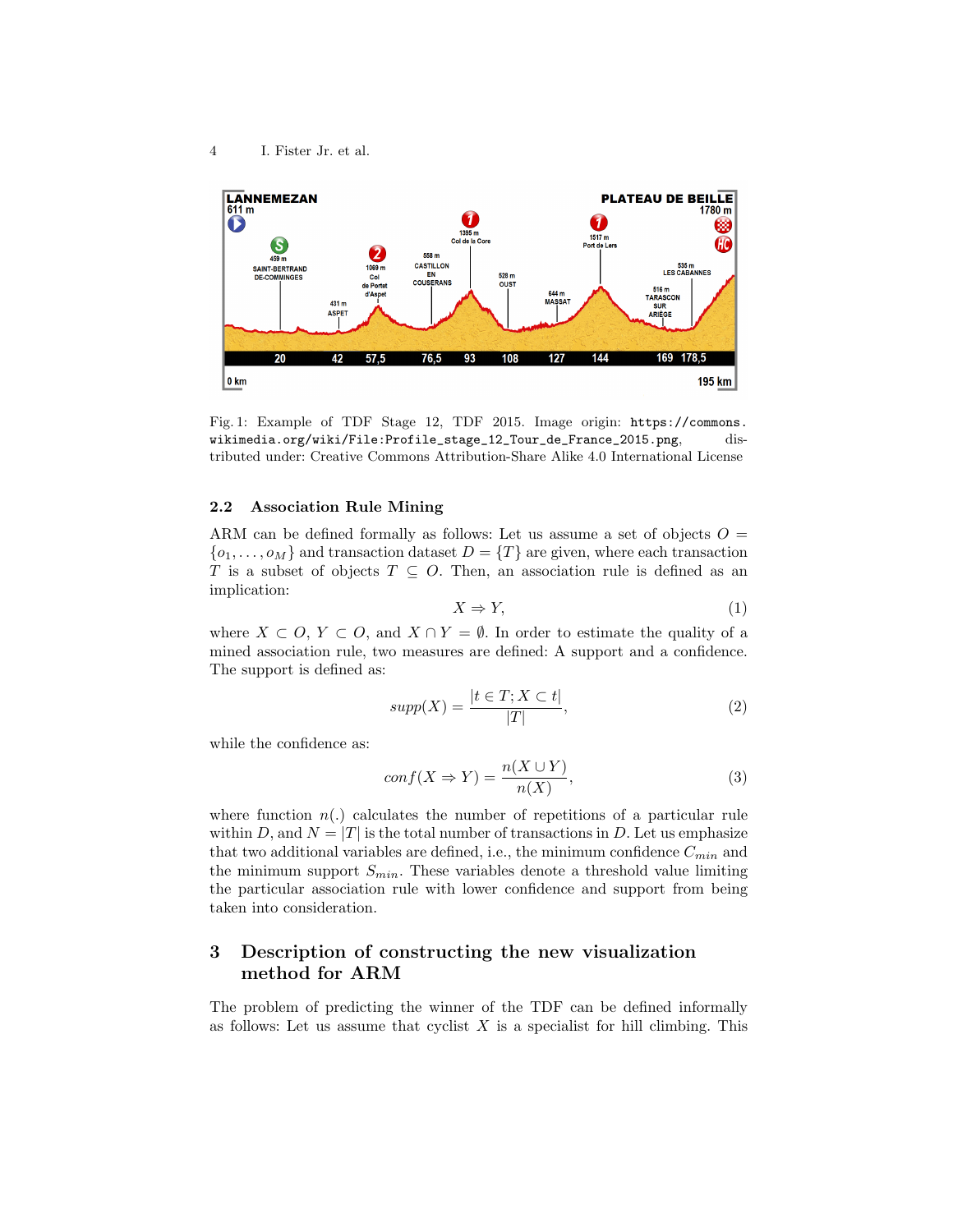cyclist started in  $n$  from the total  $N$  races and overcame a set of elite cyclists  $Y_1, \ldots, Y_{m-1}$   $M_1, \ldots, M_{m-1}$ -times, respectively, where m denotes the number of observed cyclists, i.e., not only hill climbers. Such framework could be applied to all cyclists in general. Based on these data, the question is, what is the probability for  $X$  to win the TDF this year?

The problem could be solved visually in the sense of the ARM as follows: The number of races in which the cyclist X started can be expressed as  $supp(X)$ . The same is also true for cyclist  $Y_i$ , where the number of his starts is expressed as  $supp(Y_i)$ . The numbers of races, where X overcame  $Y_i$  can be expressed as  $conf(X \Rightarrow Y_i)$ . Then, the equivalent relation

$$
supp(X) \equiv conf(X \Rightarrow Y) \tag{4}
$$

means that cyclist  $X$  overcame cyclist  $Y_i$  in all races in which they both started. This relation can be visualized as a rectangular triangle with two sides of equal length,  $supp(Y_i)$  and  $conf(X \Rightarrow Y_i)$ , and the length of diagonal L is expressed by Pythagoras rule, as follows:

$$
L = \sqrt{supp^{2}(Y_{i}) + conf^{2}(X \Rightarrow Y_{i})}.
$$
\n(5)

As a result, a sequence of triangles is obtained, where each triangle highlights the relationship between the two cyclists. If triangles are ordered according to their supports and put onto a line with spacing proportional to a  $\text{conf}(X \Rightarrow$  $Y_i$ , and the model triangle with two sides equal to  $supp(X)$  is added, the new visualization method emerges, as presented in Fig. 2.



Fig. 2: Mathematical model of virtual hills, on which the new visualization method is founded.

As can be seen from Fig. 2, the model triangle representing the triangle with the largest area, is isosceles, and it is placed on the position  $L_1/2$  distant from the origin of 0. However, the positions  $L_i$  for  $i = 0, \ldots, m-1$  are calculated according to Eq. 5. A corresponding length of the triangle is calculated for each of the observed cyclists  $Y_i$ . The position of the triangle on the line is determined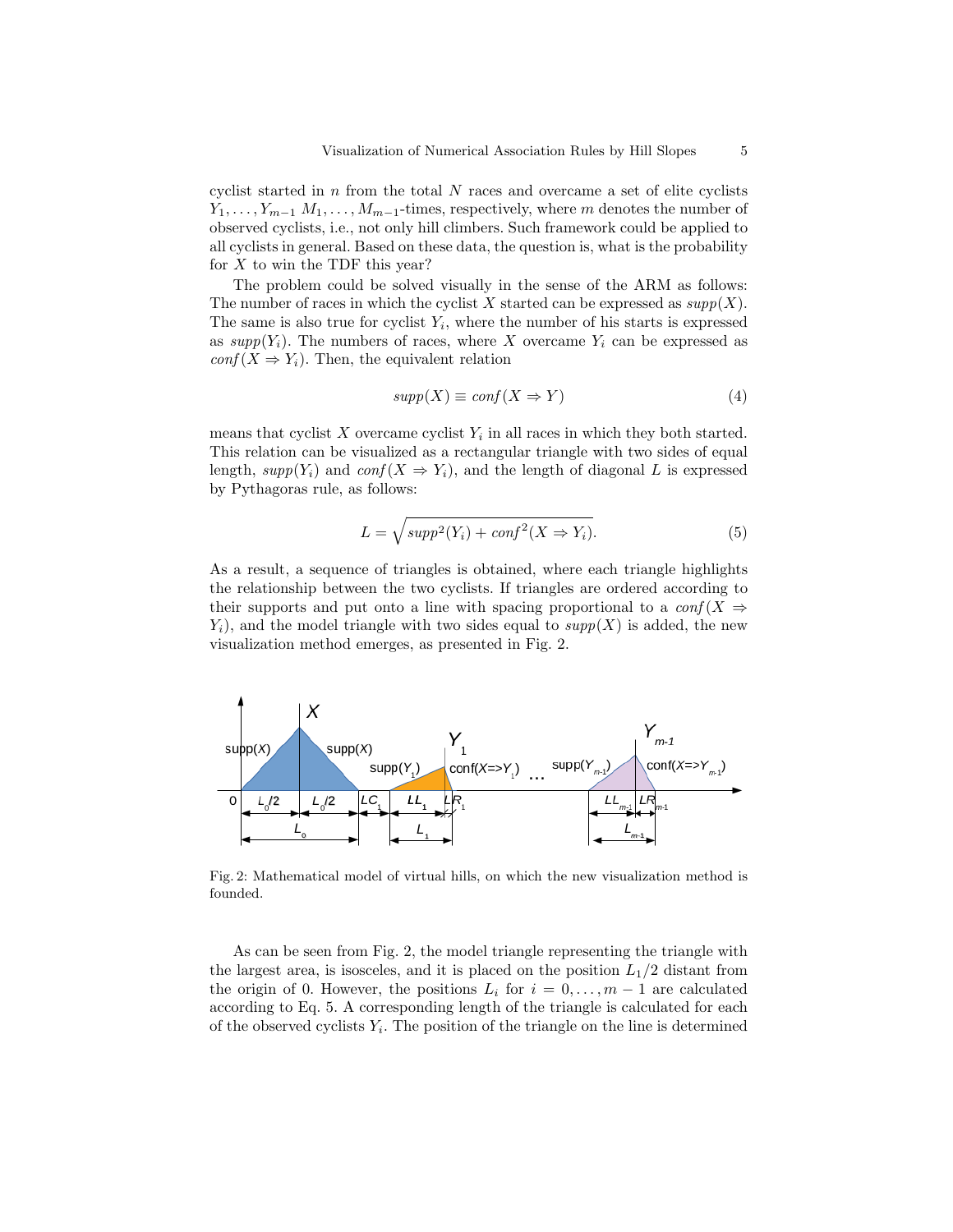6 I. Fister Jr. et al.

as follows:

$$
pos_i = L_0 + \sum_{j=1}^{i-1} (LC_j + LL_j + LR_j) + (LC_i + LL_i),
$$
\n(6)

where  $L_0$  denotes the diagonal length of the model triangle,  $LC_j \propto \text{conf}(X \Rightarrow$  $Y_i$ ) is the distance between two subsequent triangles,  $LL_i$ , expressed as follows:

$$
\cos \alpha = \frac{\sup p(Y_j)}{L_j}, \quad \text{for } j = 1, \dots, m - 1,
$$
  

$$
LL_j = \sup p(Y_j) \cdot \cos \alpha = \frac{\sup p^2(Y_j)}{L_j},
$$
 (7)

while  $LR_i$  as:

$$
\cos \beta = \frac{\text{conf}(X \Rightarrow Y_j)}{L_j}, \quad \text{for } j = 1, ..., m - 1,
$$
  

$$
LR_j = \text{conf}(X \Rightarrow Y_j) \cdot \cos \beta = \frac{\text{conf}^2(X \Rightarrow Y_j)}{L_j}.
$$
 (8)

The interpretation of these triangles representing hills in the TDF is as follows: At first, the larger the area of the triangle for cyclist  $Y_i$ , the more chances for cyclist  $X$  to overcome this in the race. The same relationship is highlighted in the distance between these triangles. This means that the more the triangle is away from the model triangle, the higher is the probability that  $X$  will be overcome by  $Y_i$ . Let us emphasize that the discussion is valid for classical ARM using numerical attributes, where the mined association rules serve only as a basis for determining the best features. Thus, the implication relation in the rule is ignored and redefined by introducing the  $m-1$  individual implication relations between pairs of features.

Similar as steep slopes have a crucial role in the TDF cycle race for determining the final winner, the virtual hill slopes help the user to understand the relations among features in the transaction database. Indeed, this visualization method can also be applied for visualizing features in the ARM transaction databases. Here, the features are taken into consideration instead of cyclists. On the other hand, interpretation of visualization is also slightly different from the TDF. Here, we are interested in those relations between features that most highlights the mined association rules. The larger the area of the triangle  $Y_i$ , the closer the relationship between the feature X.

### 4 Experiments and results

The goal of our experimental work was to show that the mined association rules can be visualized using the proposed visualization method based on inspiration taken from the TDF cycling competition. In line with this, two selected association rules mined from a corresponding transaction database are visualized.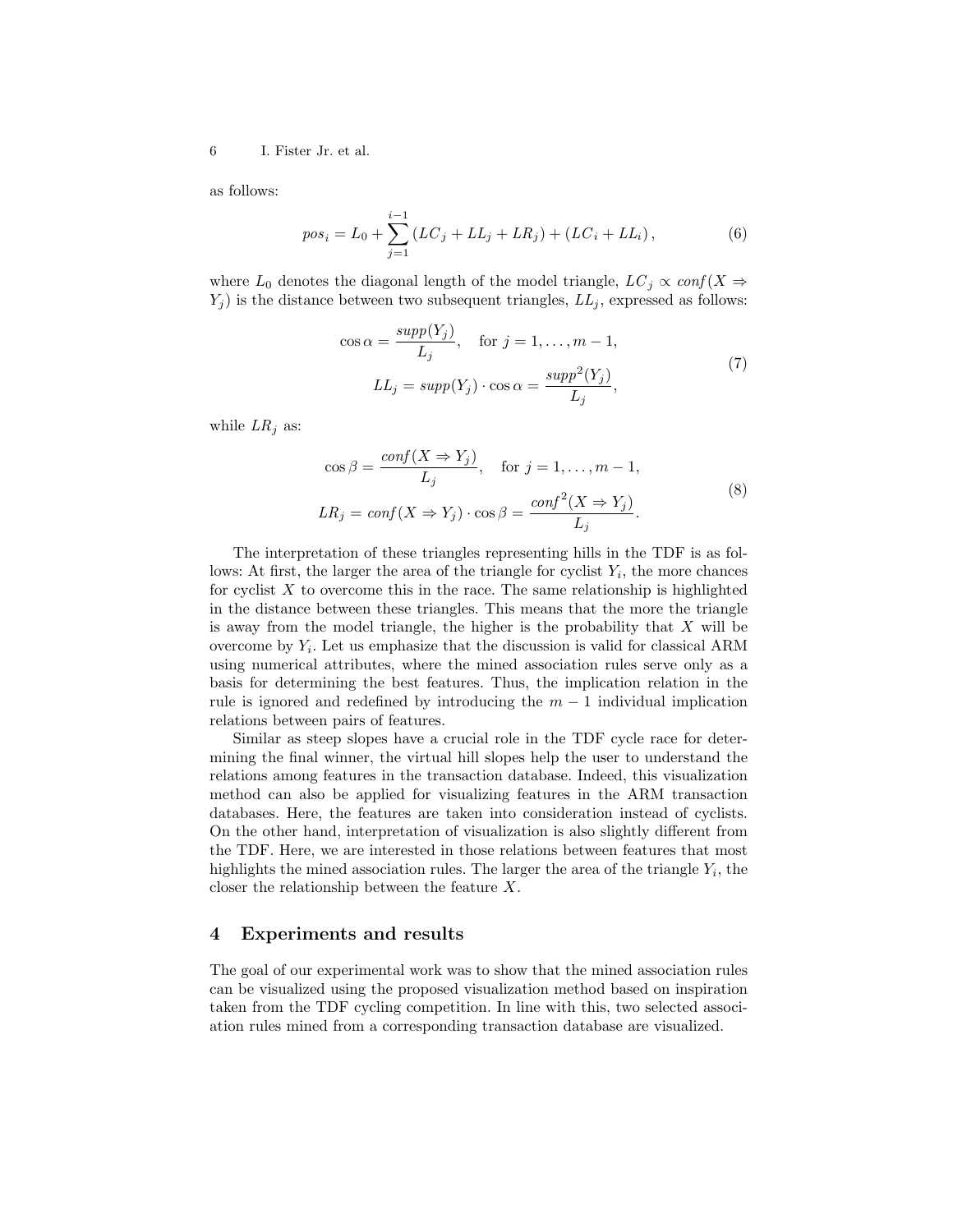The association rules were mined using contemporary approaches using stochastic nature-inspired population-based algorithms, like Differential Evolution [6]. Then, the best mined association rules according to support and confidence are taken into consideration. In each specific association rule, the feature with the the best support is searched for. This feature serves as a model, with which all the other features in the observed rule are compared according to a confidence.

The transaction database consists of seven numerical features, whose domain of feasible values are illustrated in Table 1. The transaction database consists of

| Nr.   | Feature          | Domain             |
|-------|------------------|--------------------|
| $F-1$ | Duration         | [43.15, 80.683]    |
| $F-2$ | Distance         | [0.00, 56.857]     |
| $F-3$ | Average HR       | [72, 151]          |
| $F-4$ | Average altitude | [0.2278, 1857.256] |
| $F-5$ | Maximum altitude | [0.0, 0.0]         |
| $F-6$ | Calories         | [20.0, 1209]       |
| $F-7$ | Ascent           | [0.00, 1541]       |
| $F-8$ | Descent          | [0.00, 1597]       |

Table 1: Observed numerical features with their domain of values.

700 transactions representing the results measured by a mobile device worn by a professional cyclist during the sports training session. These data were obtained in the last three cycling seasons. In a temporary sense, this means that we can start to set a get valuable visualization with full predictive power for the current season after lapse of three seasons. However, this does not mean that the method cannot be applied before elapsing three seasons, but the obtained results could be less accurate.

The best two association rules according to support are presented in Table 2, where they are denoted as visualization scenarios 1-2. Let us emphasize that the

| Feature          | Scenario 1        | Scenario 2         |
|------------------|-------------------|--------------------|
| Duration         | [76.67, 78.07]    | [46.95, 65.87]     |
| Distance         | [14.28, 26.32]    | [26.24, 53.30]     |
| Average HR       | [78.79, 114.92]   | [104.12, 141.40]   |
| Average altitude | [631.70, 1809.21] | [17.59, 547.05]    |
| Calories         | [774.92, 1161.43] | [1096.82, 1209.00] |
| Ascent           | [0.00, 10.00]     | [0.00, 74.19]      |
| Descent          | [0.00, 54.19]     | [0.00, 623.88]     |

Table 2: Mined numerical features in association rules.

association rules are treated without implication relation. Here, the intervals of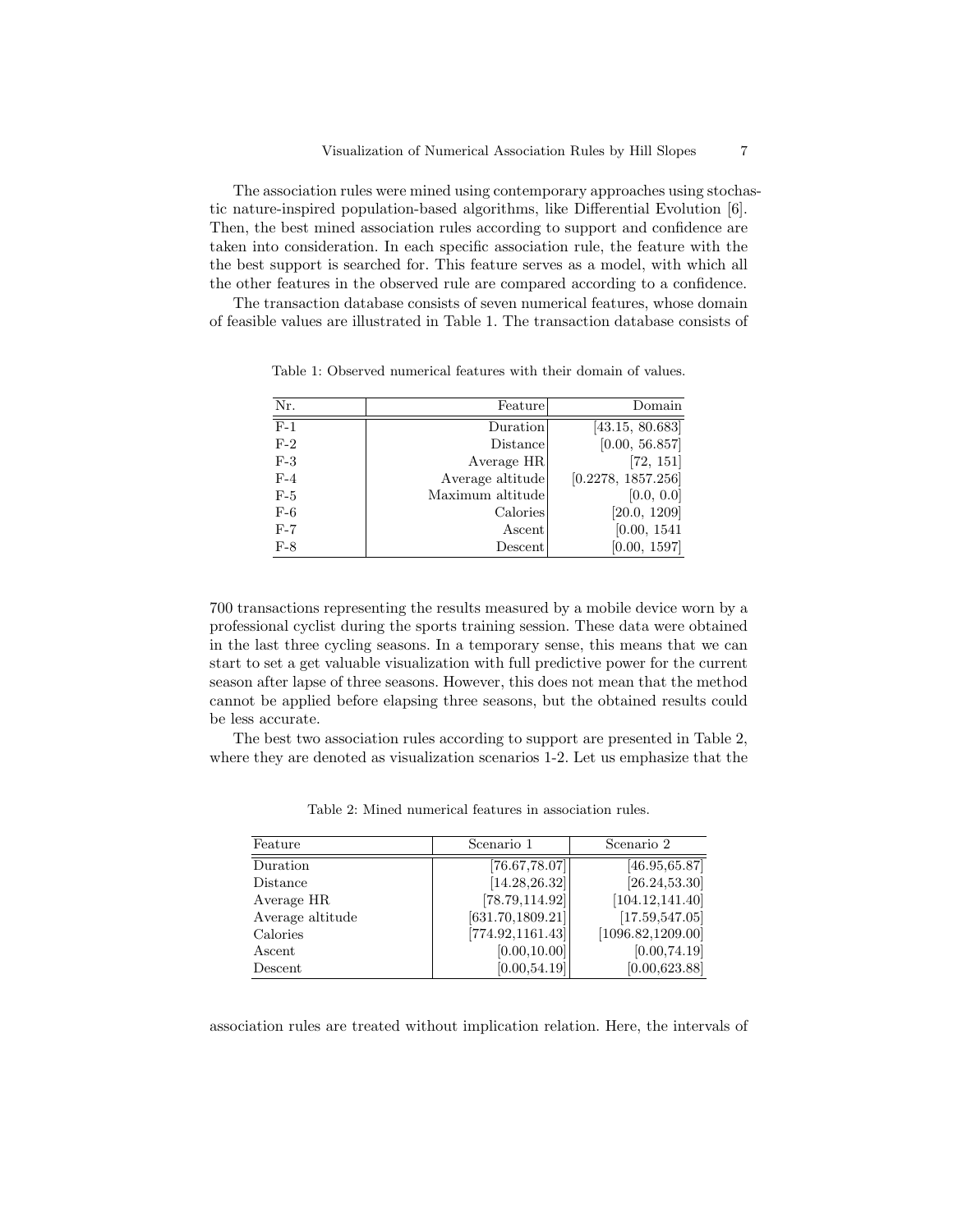8 I. Fister Jr. et al.

numerical attributes are important for the proposed visualization method only. On the other hand, the proposed approach is not limited by a huge number of triangle diagrams, because here we are focused on visualization of the best association rules according to some criteria that normally have a limited number of numerical attributes.

Experimental figures were drawn using the Matlab software framework, using the colored 3-D ribbon plot. All the Figures start at  $Location = 0$  and spread on the  $x$  axis. The height of the triangles is symbolized at the  $z$  axis, and the shades of color are represented by a vertical color-bar. On the other hand, the  $y$ axis does not include any meaning.

The visualization of the two mentioned scenarios are presented in the remainder of the paper.

#### 4.1 Scenario 1

The best association rule is presented in Table 3, where the feature F-2 (i.e.,

#### Table 3: Scenario 1 in numbers.

| Scenario | supp(X)        | $conf(X \Rightarrow Y_i)$ |       |             |      |      |      |
|----------|----------------|---------------------------|-------|-------------|------|------|------|
|          | $F-2$          | $F-3$                     | $F-4$ | $F-8$ $F-1$ |      | F-7  | F-6  |
|          | $ 0.40\rangle$ | 0.19                      | 0.16  | 0.06        | 0.05 | 0.02 | 0.01 |

"Distance") is compared with the closest features according to a confidence, i.e., "Average HR", "Average altitude", "Descent", "Duration", "Ascent", "Calories".

The corresponding visualization of these data are illustrated in Fig. 3, from which it can be seen that the feature "Distance" has higher interdependence with features "Average HR" and "Average altitude" only, but the relationships among the other features do not have a higher effect on the performance of the athlete.

#### 4.2 Scenario 2

In this scenario, only six features are incorporated, because the feature R-6 (i.e., "Calories") does not affect the performance of the cyclist in training (Table 4).

Table 4: Scenario 2 in numbers.

| Scenario | supp(X) | $conf(X \Rightarrow Y_i)$ |       |             |      |       |       |
|----------|---------|---------------------------|-------|-------------|------|-------|-------|
|          | $F-8$   | $F-3$                     | $F-4$ | $F-1$ $F-7$ |      | $F-2$ | $F-6$ |
|          | 0.93    | 0.85                      | 0.75  | 0.57        | 0.26 | 0.22  | 0.00  |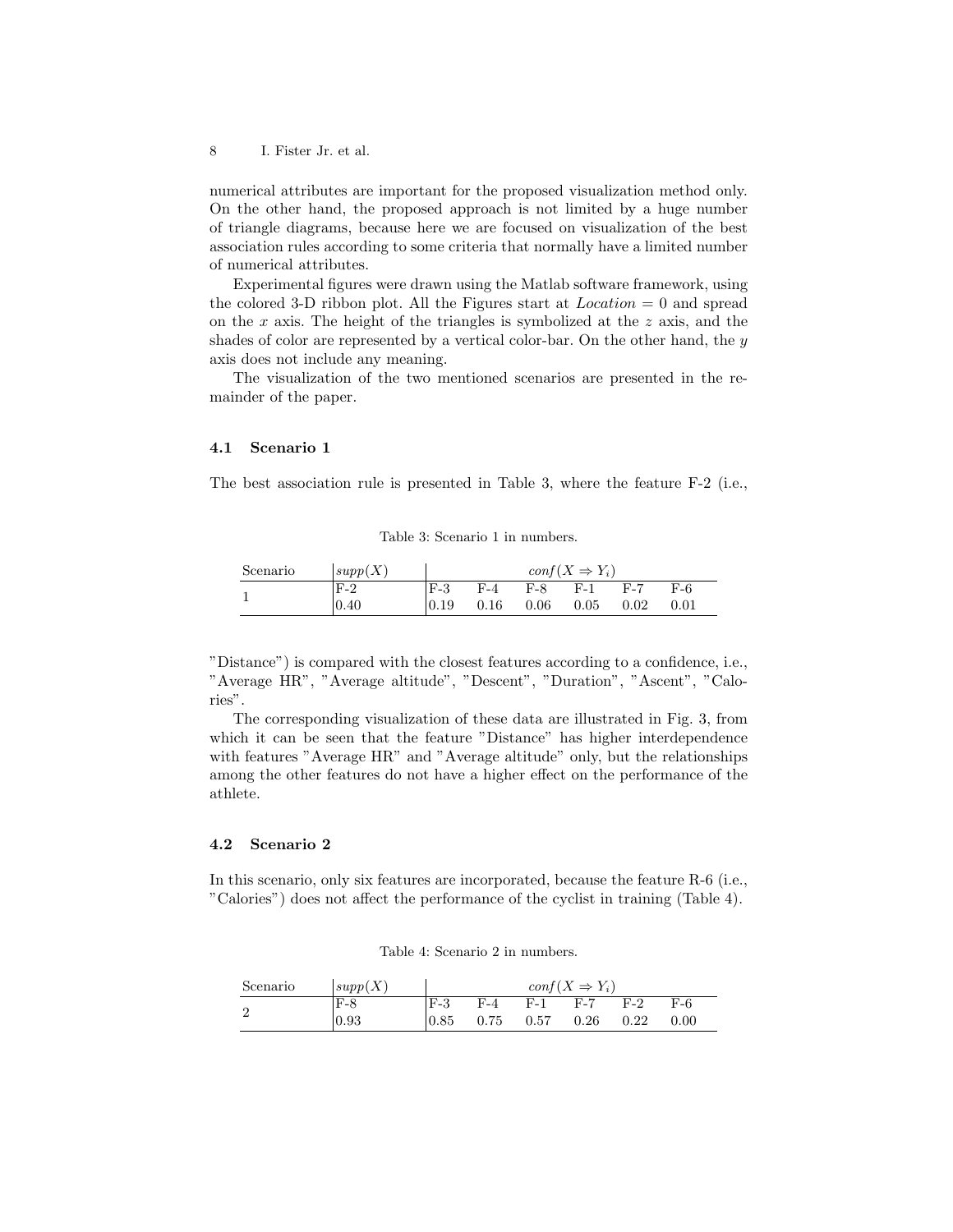

Fig. 3: Visualization of Scenario 1.

As can be seen from Fig. 4, there are six hills, where the former three hills are comparable with the first one according to the area, while the last two expose the lower interdependence. Indeed, the higher interdependence is also confirmed by the larger distances between hills.

# 5 Conclusion

ARM using numerical attributes of features was rarely applied in practice. The task of the algorithm for ARM with numerical attributes is to find the proper boundary values of numerical features. Consequently, these values specify mined association rules using different values of support and confidence. Thus, the association rules with the best values of support and their closeness to the other features are the more interesting for the user. The users suffer from the lack of information that is hidden in association rules. Obviously, the solution of the problem presents various visualization tolls for extracting the knowledge hidden in data.

This paper proposes a new visualization method inspired by the TDF. Similar as in the TDF cycle race, where the hill climbers have more chances to win the race when the race contains more hills to overcome, the virtual hill slopes, reflecting a probability of one attribute to be more interesting than the other, help a user to understand the relationships among attributes in a selected association rule.

Thus, the relationships between features in the transaction database are illustrated using triangles, representing hills, that need to be overcome by the cyclists. The first triangle in a sequence is a model, because it contains the largest area. The other triangles represent the opponents in the following sense: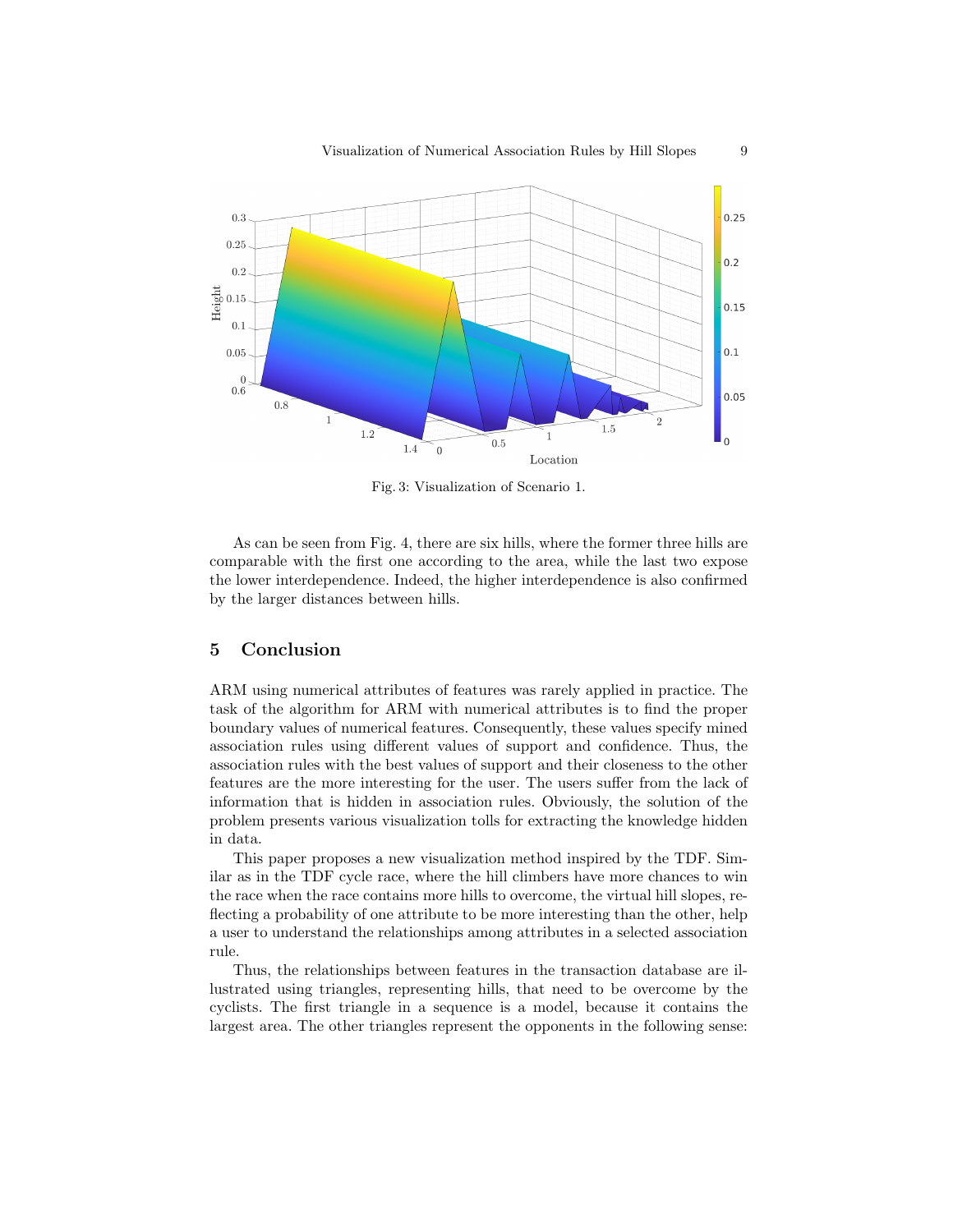

Fig. 4: Second visualization.

The larger the area of a definite triangle, the easier it is for the opponent to overcome. In the ARM sense, this means the following: The larger the triangle, the closer the feature in the transaction database.

The visualization method was employed on a transaction database consisting of features characterizing the realized sports training sessions. Two scenarios were visualized, based on two selected mined association rules. The results of visualization showed the potential of the method, that is able to illustrate the hidden relationships in a transaction database in an easy and understandable way to the user.

In the future, the method could also be broadened for dealing with mixed attributes, i.e., numerical and categorical. The method should be applied to another transaction databases.

### Acknowledgements

Iztok Fister thanks the financial support from the Slovenian Research Agency (Research Core Funding No. P2-0042 - Digital twin). Iztok Fister Jr. thanks the financial support from the Slovenian Research Agency (Research Core Funding No. P2-0057). Dušan Fister thanks the financial support from the Slovenian Research Agency (Research Core Funding No. P5-0027). J. Del Ser and E. Osaba would like to thank the Basque Government through EMAITEK and ELKARTEK (ref. 3KIA) funding grants. J. Del Ser also acknowledges funding support from the Department of Education of the Basque Government (Consolidated Research Group MATHMODE, IT1294-19). Andres Iglesias and Akemi Galvez acknowledge financial support from the project PDE-GIR of the European Unions Horizon 2020 research and innovation programme under the Marie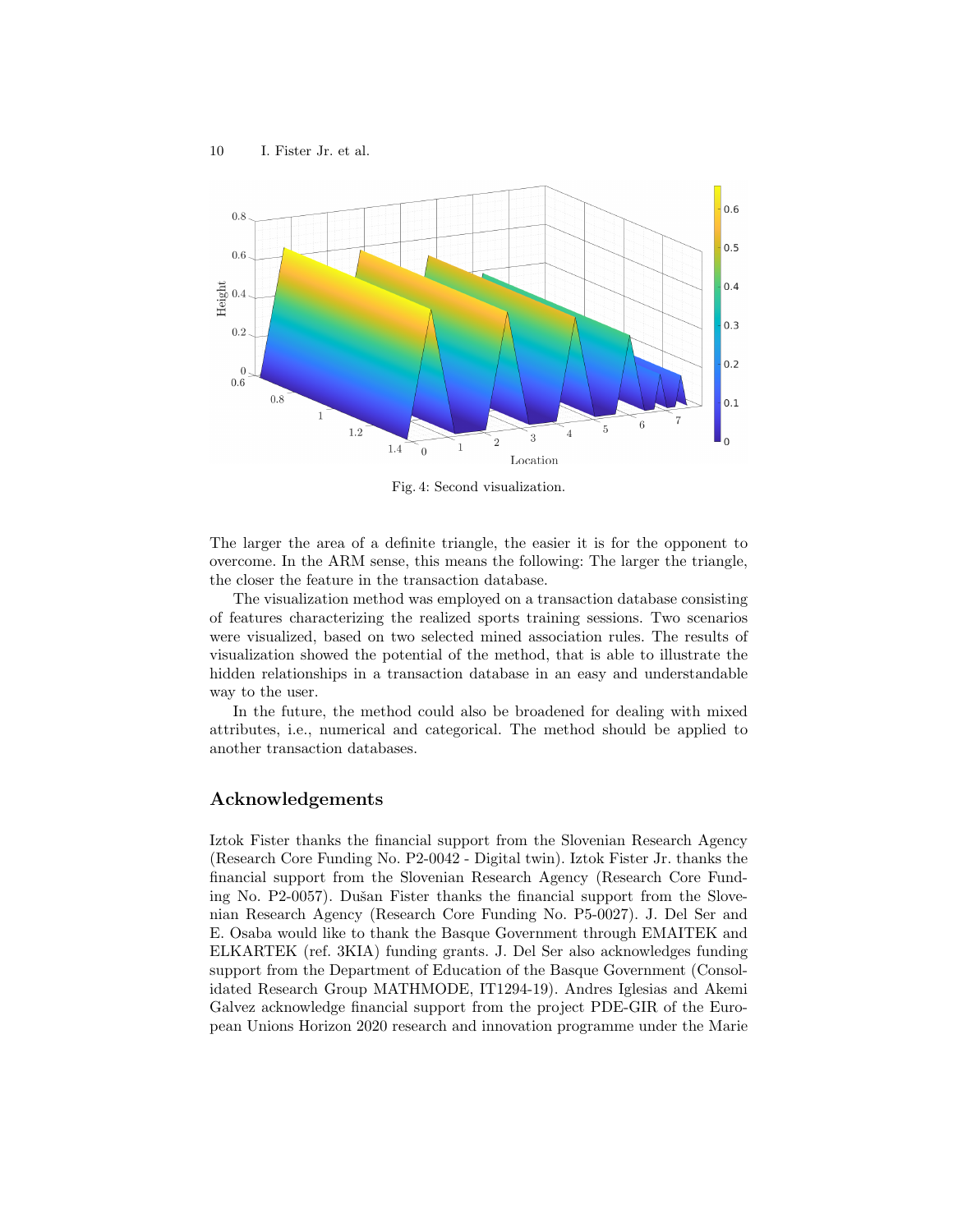Sklodowska-Curie grant agreement No 778035, and the Spanish Ministry of Science, Innovation, and Universities (Computer Science National Program) under grant #TIN2017-89275-R of the Agencia Estatal de Investigacin and European Funds EFRD (AEI/FEDER, UE).

## References

- 1. R. Agrawal, T. Imieliński, and A. Swami. Mining association rules between sets of items in large databases. In Proceedings of the 1993 ACM SIGMOD International Conference on Management of Data, SIGMOD '93, pages 207–216, New York, NY, USA, 1993. ACM.
- 2. R. Agrawal and R. Srikant. Fast algorithms for mining association rules. In Proc. of 20th Intl. Conf. on VLDB, pages 487–499, 1994.
- 3. E. V. Altay and B. Alatas. Performance analysis of multi-objective artificial intelligence optimization algorithms in numerical association rule mining. Journal of Ambient Intelligence and Humanized Computing, pages 1–21, 2019.
- 4. A. B. Arrieta, N. Díaz-Rodríguez, J. Del Ser, A. Bennetot, S. Tabik, A. Barbado, S. García, S. Gil-López, D. Molina, R. Benjamins, et al. Explainable artificial intelligence (xai): Concepts, taxonomies, opportunities and challenges toward responsible ai. Information Fusion, 58:82–115, 2020.
- 5. P. S. Fader, B. G. S. Hardie, and J. Shang. Customer-base analysis in a discretetime noncontractual setting. Marketing Science, 29, 2010.
- 6. I. Fister Jr., A. Iglesias, A. Galvez, J. Del Ser, E. Osaba, and I. Fister. Differential evolution for association rule mining using categorical and numerical attributes. In International Conference on Intelligent Data Engineering and Automated Learning, pages 79–88, 2018.
- 7. M. Hahsler and R. Karpienko. Visualizing association rules in hierachical groups. Journal of Business Economics, 87:317–335, 2017.
- 8. J. Han, J. Pei, and Y. Yin. Mining Frequent Patterns without Candidate Generation. In Proceedings of the 2000 ACM SIGMOD International Conference on Management of Data, SIGMOD '00, pages 1–12, New York, NY, USA, 2000. Association for Computing Machinery.
- 9. T. Y. Lee and E. T. Bradlow. Automated marketing research using online customer reviews. Journal of Marketing Research, 48(5):881–894, 2011.
- 10. A. Lucía, C. Earnest, and C. Arribas. The Tour de France: A physiological review, 2003.
- 11. A. Lucía, J. Hoyos, A. Santalla, C. Earnest, and J. L. Chicharro. Tour de France versus Vuelta a España: Which is harder? *Medicine and Science in Sports and* Exercise, 35(5):872–878, 2003.
- 12. O. Netzer, R. Feldman, J. Goldenberg, and M. Fresko. Mine your own business: Market-structure surveillance through text mining. Marketing Science, 31, 2012.
- 13. N. Rogge, D. V. Reeth, and T. V. Puyenbroeck. Performance evaluation of tour de france cycling teams using data envelopment analysis. International Journal of Sport Finance, 8(3):236–257, 2013.
- 14. R. P. Rooderkerk, H. J. Van Heerde, and T. H. Bijmolt. Optimizing retail assortments. Marketing Science, 32(5):699–715, 2013.
- 15. D. Sanders and M. Heijboer. Physical demands and power profile of different stage types within a cycling grand tour. European Journal of Sport Science, 19(6):736– 744, 2019.